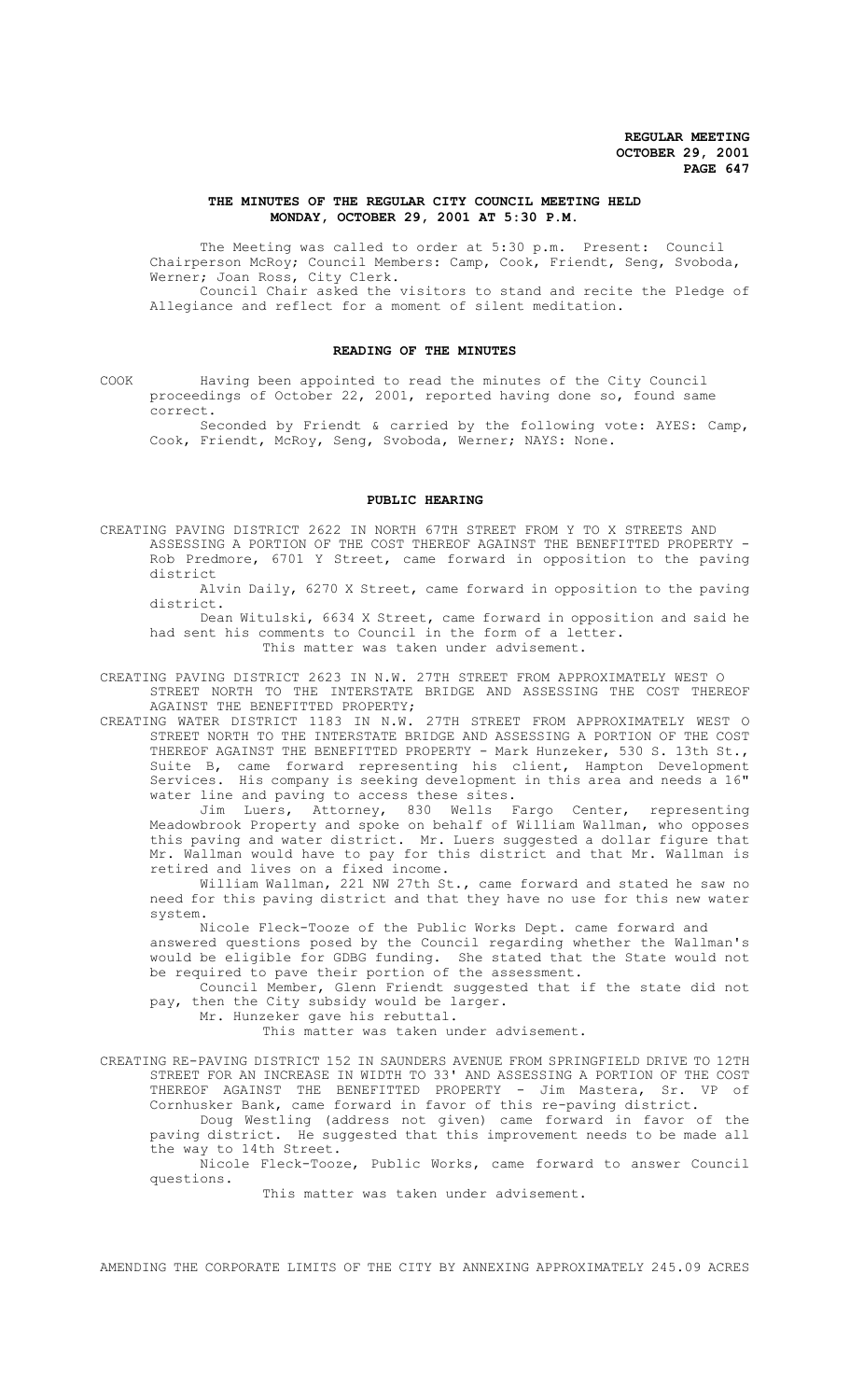OF PROPERTY GENERALLY LOCATED AT 84TH STREET AND HIGHWAY 2; DECLARING THE WATER TOWER PROPERTY CONSISTING OF 2.69 ACRES AT 84TH STREET AND HIGHWAY 2 AS SURPLUS PROPERTY;

VACATING SOUTH 91ST STREET BETWEEN PINE LAKE ROAD AND HIGHWAY 2;

- CHANGE OF ZONE 3320 APPLICATION OF ANDERMATT L.L.C. AND EIGER CORPORATION FOR A CHANGE OF ZONE FROM AG AGRICULTURAL TO R-3 RESIDENTIAL ON PROPERTY GENERALLY LOCATED EAST OF RELOCATED 91ST STREET AND PINE LAKE ROAD;
- CHANGE OF ZONE 3285 APPLICATION OF ANDERMATT L.L.C. AND EIGER CORPORATION FOR A CHANGE OF ZONE FROM AG AGRICULTURAL TO B-5 PLANNED REGIONAL BUSINESS ON PROPERTY GENERALLY LOCATED BETWEEN 84TH STREET AND RELOCATED 91ST STREET, NORTH OF HIGHWAY 2;
- APPROVING AN ANNEXATION AGREEMENT BETWEEN THE CITY AND ANDERMATT L.L.C., EIGER CORP, WESTCOR L.L.C., REALTY TRUST GROUP, AND DAVID S. OLSON OUTLINING CERTAIN CONDITIONS AND UNDERSTANDINGS WITH REGARDS TO THE ANNEXATION OF APPROXIMATELY 245 ACRES OF PROPERTY GENERALLY LOCATED AT 84TH STREET AND HIGHWAY 2;
- ACCEPTING AND APPROVING THE PRELIMINARY PLAT OF APPIAN WAY FOR 28 COMMERCIAL LOTS AND 8 OUTLOTS WITH WAIVERS FOR SIDEWALKS, THE RESTRICTION ON TRANSFERRING FROM ONE SEWAGE BASIN TO ANOTHER, AND THE REQUIREMENT THAT LOTS FRONT UPON AND TAKE ACCESS TO A PRIVATE ROADWAY, ON PROPERTY GENERALLY LOCATED AT 84TH STREET AND HIGHWAY 2;
- USE PERMIT 140 APPLICATION OF ANDERMATT L.L.C. AND EIGER CORPORATION TO DEVELOP 940,000 SQ. FT. OF COMMERCIAL SPACE ON PROPERTY GENERALLY LOCATED AT 84TH STREET AND NEBRASKA HIGHWAY 2 - Kent Seacrest, Attorney, Seacrest & Kalkowski, 1111 Lincoln Mall, Suite 350, for Eiger Corporation came forward in favor. He explained the process and progress of this project development.

Jack Lynch of Olson Associates came forward to share information regarding the landscaping that will be involved in this project.

Bob Finley of Finley and Associates came forward to present the architectural design themes regarding the project.

Council members asked questions regarding walking distance from residences to shopping center; what was the potential in Phase II; what types of private roadways would provide access to the center; what would happen with the median maintenance?

Rick Peo, City Attorney, came forward to answer questions posed by Council.

Jason Reynolds, Planning Staff, came forward to answer questions.

Mark Southwick, 8301 So. 91st, came forward in favor. He suggested that the people of Cheney needed answers regarding what will happen to the roadway into Cheney, due to the fact that they have not yet been annexed into the City. The citizens of Cheney are interested in the entrance of Cheney being permanent.

Nicole Fleck-Tooze, Public Works Dept., came forward to address the annexation of Cheney. She suggested that the sanitary sewer issues would be unmanageable from construction site and maintenance view.

Dennis Bartels, Public Works Dept., came forward to discuss the the design of 91st street, when and if the city annexes Cheney.

Councilman Camp suggested that this issue, regarding this road,

would be best brought to the City County Commons meeting.

Glenn Cekal, 1420 "C" Street, came forward in favor of this project. Mike Morosin, 2055 "S" St., Past President of Malone Neighborhood Assoc., came forward to point out the potential problem with Antelope Creek overflow.

Nicole Fleck-Tooze, Public Works Dept., came forward to answer questions posed by Council, stating run off would go in Stevens Creek and Beal Slew.

Kent Seacrest, Attorney, came forward to present his rebuttal.

 The developer has promised Cheney good access in the short term, as well as the long term.

This matter was taken under advisement.

AMENDING ORDINANCE NO. 17728, PASSED SEPTEMBER 25, 2000, TO AMEND THE AMOUNT OF CITY CONTRIBUTION TO THE CONSTRUCTION OF A PUBLIC WATER MAIN IN 98TH STREET WITHIN THE GARNER INDUSTRIES PUD - Mark Hunzeker, 530 S. 13th St., Suite B, came forward to answer any questions that Council may have. This matter was taken under advisement.

SPECIAL PERMIT 1934 - APPLICATION OF THE FRATERNAL ORDER OF EAGLES STAR CITY AERIE #4111 FOR AUTHORITY TO SELL ALCOHOLIC BEVERAGES FOR CONSUMPTION ON THE PREMISES ON PROPERTY GENERALLY LOCATED AT 2112 CORNHUSKER HIGHWAY;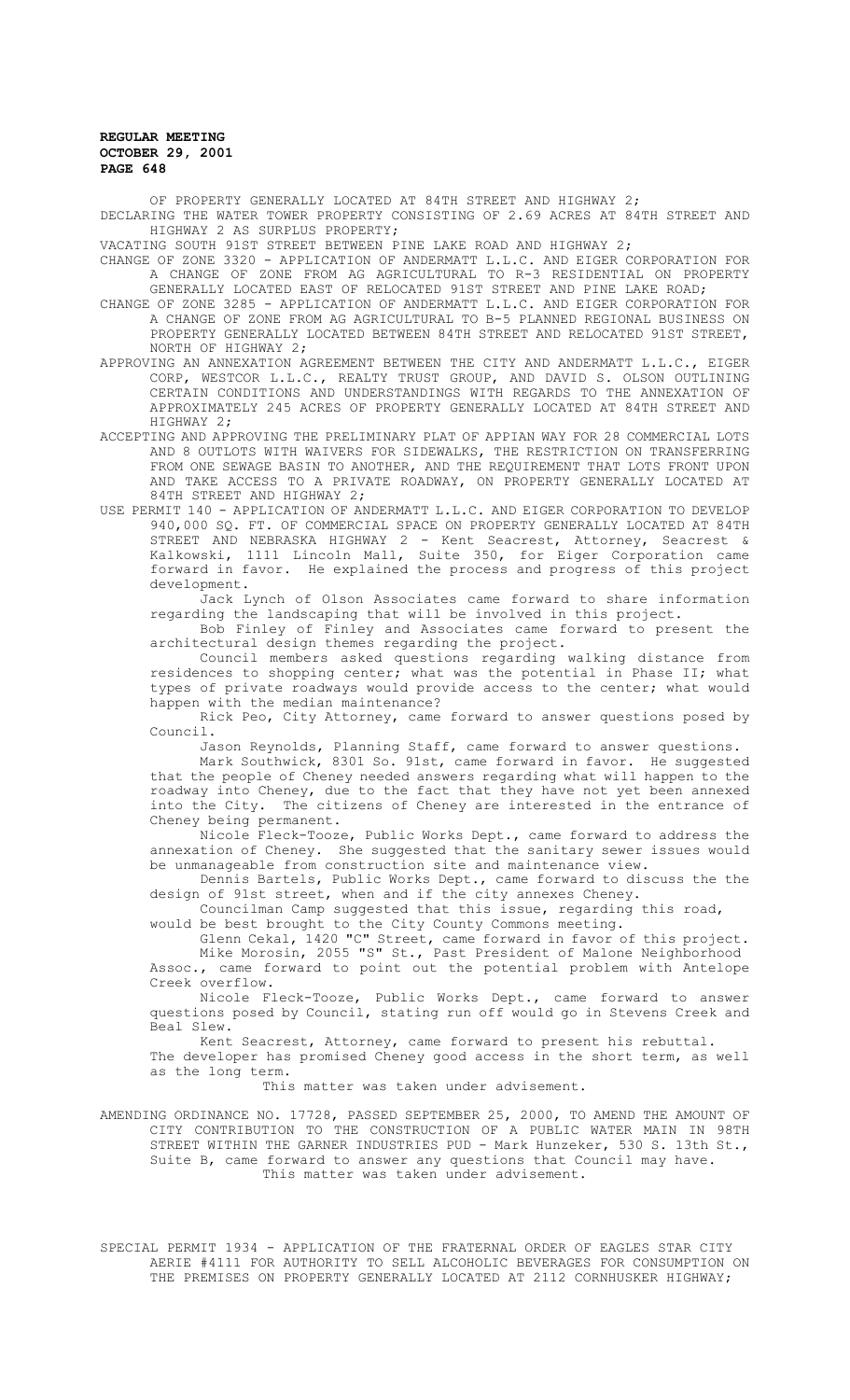APPROVING A WAIVER OF DESIGN STANDARDS FOR THE PARKING LOT SURFACING REQUIREMENT ON PROPERTY GENERALLY LOCATED AT 2112 CORNHUSKER HIGHWAY - Michael Johnson, Attorney, 1045 Lincoln Mall, Representing Star City Eagles, came forward in favor of the special permit and waiver of design standards, and to answer questions posed by Council members.

This matter was taken under advisement.

#### **\*\* 7:19 P.M. TOOK BREAK \*\* \*\* 7:45 P.M. RECONVENED \*\***

ENCOURAGING THE GOVERNOR AND STATE LEGISLATORS, THE U.S. PRESIDENT AND

LEGISLATORS IN CONGRESS TO ENACT AND ADOPT LEGISLATION IMPOSING A MORATORIUM ON EXECUTIONS UNTIL POLICIES AND PROCEDURES CAN BE IMPLEMENTED TO ENSURE THAT DEATH PENALTY CASES ARE ADMINISTERED FAIRLY AND IMPARTIALLY AND TO PREVENT THE EXECUTION OF PERSONS UNDER THE AGE OF 18 AT THE TIME OF THEIR OFFENSE - Councilman Jon Camp expressed his opinion that this bill is not in the Council's best interest to address.

Councilman Ken Svoboda, suggested that alternating debates would be the most fair to those present and wishing to testify. He asked that Council suspend the rules and allow such.

Councilman Glenn Friendt suggested that this was not the appropriate place to discuss this issue.

Councilman Terry Werner suggested his fellow council members were coming into this with closed minds.

Bob Valentine, 2660 Park Ave., came forward in opposition to the death penalty.

Josef Moore, 3821 NW 52nd St., came forward in favor of the moratorium.

Rachel Pakora, (no address given), came forward in favor of the moratorium.

Andy Herd, Director of Community Outreach for Village of Hope, came forward in favor of the moratorium.

Former Governor Frank Morrison, 128 N. 13th St., came forward in opposition to the moratorium.

Bill Crawford, 108 N. 8th St., came forward in favor of the moratorium.

LeRoy Stokes, NAACP, came forward in favor of the moratorium.

Allen Peterson, Attorney, 233 S. 13th St., came forward in favor.

Paul Olson, Turn Off the Violence Group, came forward in favor.

Rapunzel Drake, 1801 South 24th St., came forward in favor of the moratorium.

Bob Evnen, Attorney, 301 So. 13th St., came forward in opposition. Hugh Bullock, 4210 N. 73rd St., came forward in favor of the moratorium.

Danny Walker, 427 E St., came forward in opposition to the moratorium being on the Council's agenda.

Professor Nelson Potter, 1737 B St., came forward in favor of the moratorium.

Tim Butts, 6803 Summerset, representing the ACLU, came forward in support of the death penalty moratorium. He also had sent a letter to Council for the record.

Glen Cekal, 1420 C St., came forward in opposition to the death penalty moratorium.

Lela Shanks, 2761 Randolph St., came forward in in favor of the moratorium.

Milo Mumgaard, Attorney and representing the Nebraska Appleseed Center, came forward in favor of the moratorium.

Tom Marley, 2510 B St., came forward in favor of the moratorium.

Ken Winston, Attorney and lobbyist, came forward to encourage the Council to pass this resolution. Jim Johnson, 201 Berkshire Ct. #36, came forward in favor of the

death penalty moratorium.<br>Mike Morosin, 2055 "S" St., came forward, in favor of the

moratorium.

Fritz Hudson, 7901 Lake St., came forward in favor of the death penalty moratorium.

This matter was taken under advisement.

#### **\*\* END OF PUBLIC HEARING \*\***

#### **MISCELLANEOUS BUSINESS PUBLIC HEARING**

Mike Morosin, 2055 "S" St. came forward to discuss his concerns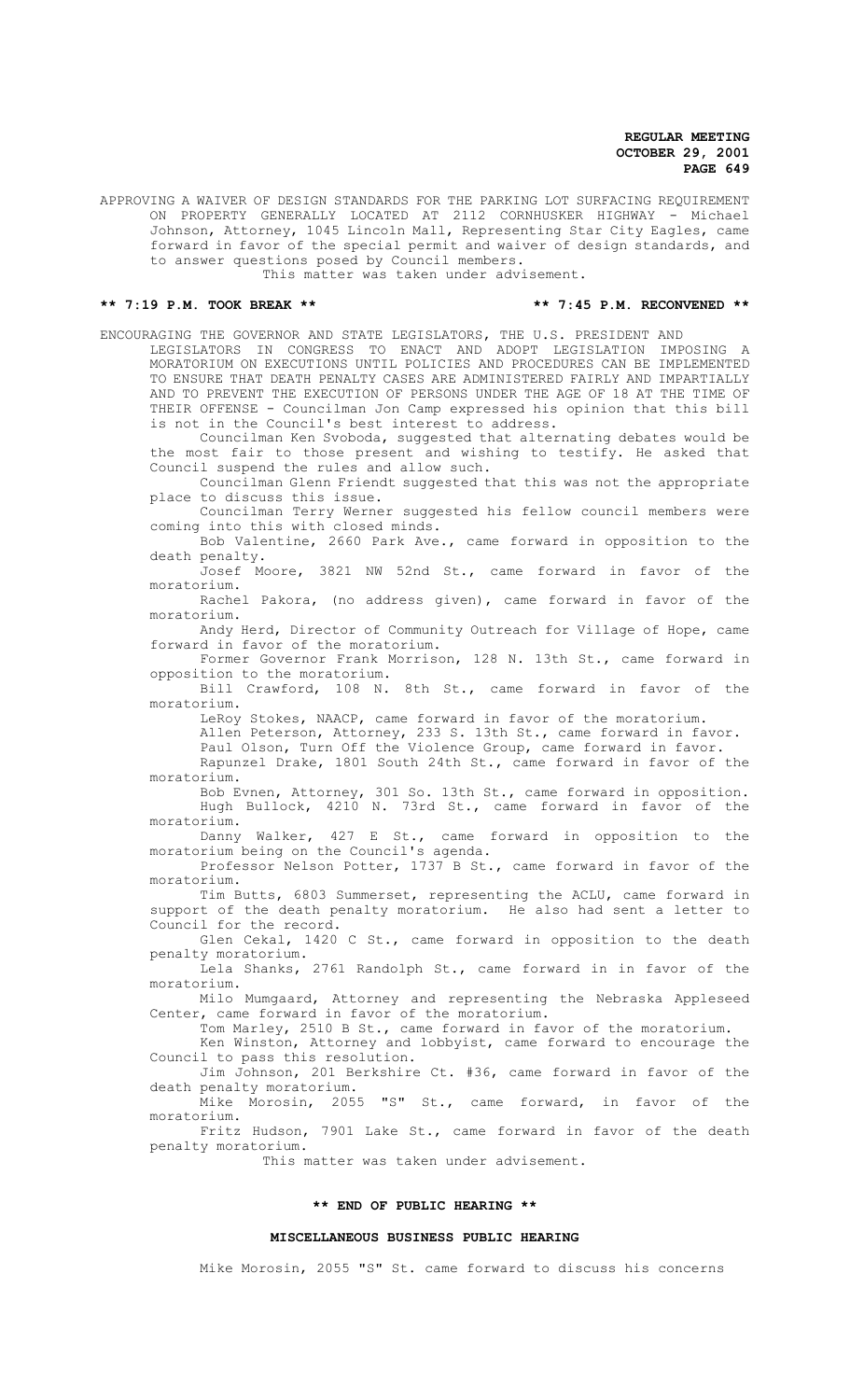that the long-term residents of the Malone area have not been contacted regarding the potential relocation of their homes. He has spoken with the house mover from York, Nebraska and he has specific addresses and photos of houses, however only approximately 7 were listed. Mr. Morosin believes that at one time there were approximately twelve homeowners were on the list. The cost per house for moving depends on the number of houses moved and the location moved to. It would be lower if more houses were moved on the same day, etc.

This matter was taken under advisement.

# **COUNCIL ACTION**

# **LIQUOR RESOLUTIONS** - **NONE** -

## **ORDINANCES - 2ND READING**

- CREATING PAVING DISTRICT 2622 IN NORTH 67TH STREET FROM Y TO X STREETS AND ASSESSING A PORTION OF THE COST THEREOF AGAINST THE BENEFITTED PROPERTY - CLERK read an ordinance, introduced by Ken Svoboda, creating Paving District No. 2622, defining the limits thereof, establishing the width of the roadway to be paved and the width of the grading to be done, providing for the curbing, guttering, and relaying of sidewalks, providing for the payment of the cost thereof, designating the property to be benefitted, providing for the acquisition of easements and additional right-of-way, if necessary, and repealing all ordinances or parts of ordinances in conflict herewith, the second time.
- CREATING PAVING DISTRICT 2623 IN N.W. 27TH STREET FROM APPROXIMATELY WEST O STREET NORTH TO THE INTERSTATE BRIDGE AND ASSESSING THE COST THEREOF AGAINST THE BENEFITTED PROPERTY - CLERK read an ordinance, introduced by Ken Svoboda, creating Paving District No. 2623, defining the limits thereof, establishing the width of the roadway to be paved and the width of the grading to be done, providing for the curbing, guttering, and relaying of sidewalks, providing for the payment of the cost thereof, designating the property to be benefitted, providing for the acquisition of easements and additional right-of-way, if necessary, and repealing all ordinances or parts of ordinances in conflict herewith, the second time.
- CREATING WATER DISTRICT 1183 IN N.W. 27TH STREET FROM APPROXIMATELY WEST O STREET NORTH TO THE INTERSTATE BRIDGE AND ASSESSING A PORTION OF THE COST THEREOF AGAINST THE BENEFITTED PROPERTY - CLERK read an ordinance, introduced by Ken Svoboda, creating Water District No. 1183, designating the real estate to be benefitted, providing for assessment of the costs of the improvements constructed therein, providing for the acquisition of easements and additional right-of-way, if necessary, and repealing all ordinances or parts of ordinances in conflict herewith, the second time.
- CREATING RE-PAVING DISTRICT 152 IN SAUNDERS AVENUE FROM SPRINGFIELD DRIVE TO 12TH STREET FOR AN INCREASE IN WIDTH TO 33' AND ASSESSING A PORTION OF THE COST THEREOF AGAINST THE BENEFITTED PROPERTY - CLERK read an ordinance, introduced by Ken Svoboda, creating Re-paving District No. 152, defining the limits thereof, establishing the width of the roadway to be re-paved and re-curbed, providing for the payment of the cost thereof, designating the property to be benefitted, providing for the acquisition of easements and additional right-of-way, if necessary, and repealing all ordinances or parts of ordinances in conflict herewith, the second time.

AMENDING THE CORPORATE LIMITS OF THE CITY BY ANNEXING APPROXIMATELY 245.09 ACRES OF PROPERTY GENERALLY LOCATED AT 84TH STREET AND HIGHWAY 2. **(IN CONNECTION W/01-155, 01-156, 01-157, 01-158, 01R- 277, 01R-278, 01R-279)** - CLERK read an ordinance, introduced by Ken Svoboda, amending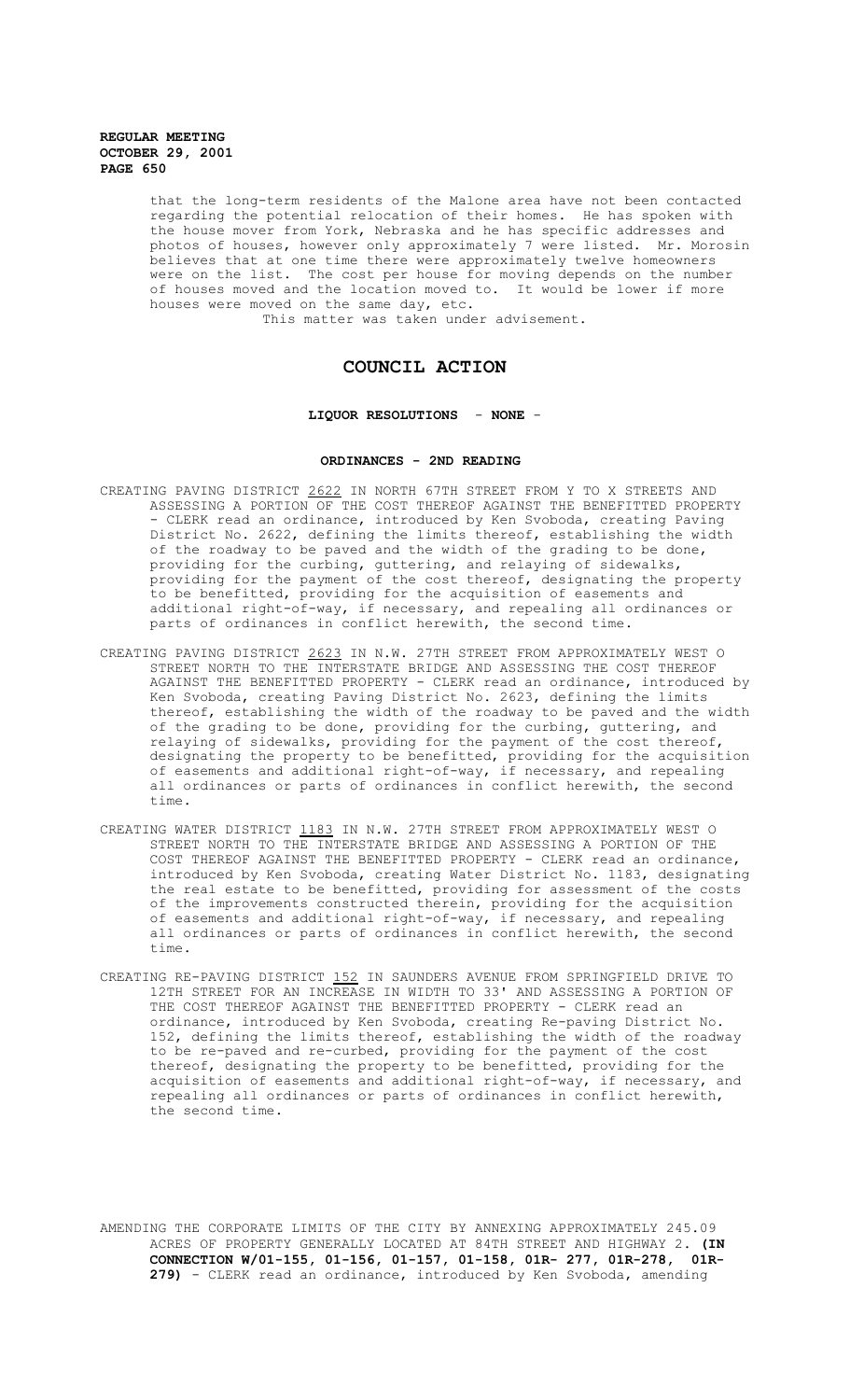Section 10 of Ordinance No. 8730, passed May 17, 1965, as last amended by Section 1 of Ordinance No. 17787, passed February 5, 2001, prescribing and defining in corporate limits of the City of Lincoln, Nebraska; and repealing Section 10 or Ordinance No. 8730 passed May 17, 1965, as last amended by Section 1 or Ordinance No. 17787, passed February 5, 2001, as hitherto existing, the second time.

- DECLARING THE WATER TOWER PROPERTY CONSISTING OF 2.69 ACRES AT 84TH STREET AND HIGHWAY 2 AS SURPLUS PROPERTY. **(IN CONNECTION W/01-164, 01-156, 01-157, 01-158, 01R-277, 01R-278, 01R-279**) - CLERK read an ordinance, introduced by Ken Svoboda, declaring approximately 2.69 acres of City-owned property generally located at South 84th Street and Highway 2 as surplus and authorizing the sale thereof to Andermatt L.L.C., the second time.
- VACATING SOUTH 91ST STREET BETWEEN PINE LAKE ROAD AND HIGHWAY 2. **(IN CONNECTION W/01-164, 01-155, 01-157, 01-158, 01R-277, 01R-278, 01R-279)**  - CLERK read an ordinance, introduced by Ken Svoboda, vacating South 91st Street between Pine Lake Road and Highway 2, and retaining title thereto in the City of Lincoln, Lancaster County, Nebraska, the second time.
- CHANGE OF ZONE 3320 APPLICATION OF ANDERMATT L.L.C. AND EIGER CORPORATION FOR A CHANGE OF ZONE FROM AG AGRICULTURAL TO R-3 RESIDENTIAL ON PROPERTY GENERALLY LOCATED EAST OF RELOCATED 91ST STREET AND PINE LAKE ROAD. **(IN CONNECTION W/01-164, 01-155, 01-156, 01-158, 01R-277, 01R-278, 01R-279) -** CLERK read an ordinance, introduced by Ken Svoboda, amending the Lincoln Zoning District Maps attached to and made a part of Title 27 of the Lincoln Municipal Code, as provided by Section 27.05.020 of the Lincoln Municipal Code, by changing the boundaries of the districts established and shown thereon, the second time.
- CHANGE OF ZONE 3285 APPLICATION OF ANDERMATT L.L.C. AND EIGER CORPORATION FOR A CHANGE OF ZONE FROM AG AGRICULTURAL TO B-5 PLANNED REGIONAL BUSINESS ON PROPERTY GENERALLY LOCATED BETWEEN 84TH STREET AND RELOCATED 91ST STREET, NORTH OF HIGHWAY 2. **(IN CONNECTION W/01-164, 01-155, 01- 156, 01-157, 01R-277, 01R-278, 01R-279)** - CLERK read an ordinance, introduced by Ken Svoboda, amending the Lincoln Zoning District Maps attached to and made a part of Title 27 of the Lincoln Municipal Code, as provided by Section 27.05.020 of the Lincoln Municipal Code, by changing the boundaries of the districts established and shown thereon, the second time.
- AMENDING ORDINANCE NO. 17728, PASSED SEPTEMBER 25, 2000, TO AMEND THE AMOUNT OF CITY CONTRIBUTION TO THE CONSTRUCTION OF A PUBLIC WATER MAIN IN 98TH STREET WITHIN THE GARNER INDUSTRIES PUD - CLERK read an ordinance, introduced by Ken Svoboda, amending Ordinance No. 17728 adopted September 25, 2000, by amending condition 2.d set forth in the Development Plan (Attachment "A") to increase the City's contribution for reconstruction of the 54" water main in 98th Street from \$40,000 to \$56,000, the second time.

#### **RESOLUTIONS**

APPOINTING BLANCA RAMIREZ-SALAZAR TO THE COMMUNITY DEVELOPMENT TASK FORCE FOR A THREE-YEAR TERM EXPIRING AUGUST 31, 2004 - CLERK read the following resolution, introduced by Terry Werner, who moved its adoption: A-81176 BE IT RESOLVED by the City Council of the City of Lincoln,

Nebraska:

That the appointment of Blanca Ramirez-Salazar to the Community Development Task Force for a three-year term expiring August 31, 2004 is hereby approved.

Introduced by Terry Werner Seconded by Seng & carried by the following vote: AYES: Camp, Cook, Friendt, McRoy, Seng, Svoboda, Werner; NAYS: None.

ACCEPTING THE REPORT OF NEW AND PENDING CLAIMS AGAINST THE CITY AND APPROVING DISPOSITION OF CLAIMS SET FORTH THEREIN FOR THE PERIOD OF OCTOBER 1 - 15, 2001 - CLERK read the following resolution, introduced by Terry Werner, who moved its adoption:

A-81177 BE IT RESOLVED by the City Council of the City of Lincoln, Nebraska: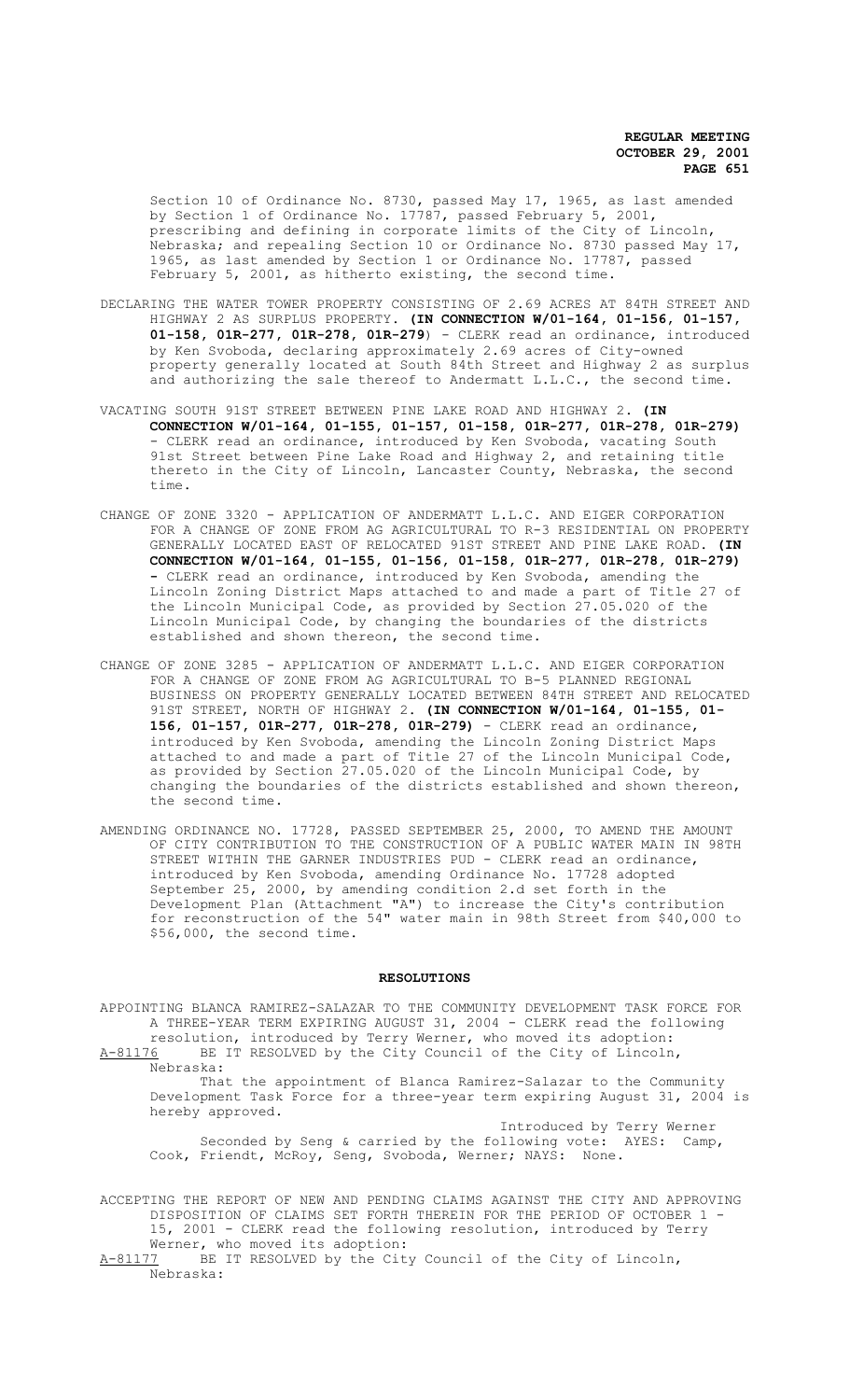That the claims listed in the attached report, marked as Exhibit "A", dated October 1, 2001, of various new and pending tort claims filed against the City of Lincoln with the Office of the City Attorney or the Office of the City Clerk, as well as claims which have been disposed of, are hereby received as required by Neb. Rev. Stat. § 13-905 (Reissue 1997). The dispositions of claims by the Office of the City Attorney, as shown by the attached report, are hereby approved:

| DENIED                  |         | ALLOWED                     |          |
|-------------------------|---------|-----------------------------|----------|
| Gloria Ellis            | NAS*    | Charlene Dawn Mathews-Forke | \$387.00 |
| Stephanie J. Fisher     | \$80.00 | William Volkmer             | 2,230.75 |
| Elizabeth Havens        | 100.00  | Michelle Ferguson           | 774.91   |
| Corrie Svehla           | 70.00   | Jolene Thomas               | 314.65   |
| Robert & Kathie Mommens | NAS*    | Tamera L. Brown             | 213.70   |
| George Ayoub            | 70.00   | Linda Kats                  | 101.00   |
| * No Amount Specified.  |         |                             |          |

The City Attorney is hereby directed to mail to the various claimants listed herein a copy of this resolution which shows the final disposition of their claim.

 Introduced by Terry Werner Seconded by Seng & carried by the following vote: AYES: Camp, Cook, Friendt, McRoy, Seng, Svoboda, Werner; NAYS: None.

APPROVING AN ANNEXATION AGREEMENT BETWEEN THE CITY AND ANDERMATT L.L.C., EIGER CORP, WESTCOR L.L.C., REALTY TRUST GROUP, AND DAVID S. OLSON OUTLINING CERTAIN CONDITIONS AND UNDERSTANDINGS WITH REGARDS TO THE ANNEXATION OF APPROXIMATELY 245 ACRES OF PROPERTY GENERALLY LOCATED AT 84TH STREET AND HIGHWAY 2 - PRIOR to reading:

SENG Moved to delay action on Bill No. 01R-277 one week to 11/5/01. Seconded by Cook & carried by the following vote: AYES: Camp, Cook, Friendt, McRoy, Seng, Svoboda, Werner; NAYS: None.

ACCEPTING AND APPROVING THE PRELIMINARY PLAT OF APPIAN WAY FOR 28 COMMERCIAL LOTS AND 8 OUTLOTS WITH WAIVERS FOR SIDEWALKS, THE RESTRICTION ON TRANSFERRING FROM ONE SEWAGE BASIN TO ANOTHER, AND THE REQUIREMENT THAT LOTS FRONT UPON AND TAKE ACCESS TO A PRIVATE ROADWAY, ON PROPERTY GENERALLY LOCATED AT 84TH STREET AND HIGHWAY 2 - PRIOR to reading: SENG Moved to delay action on Bill No. 01R-278 one week to 11/5/01. Seconded by Cook & carried by the following vote: AYES: Camp, Cook, Friendt, McRoy, Seng, Svoboda, Werner; NAYS: None.

USE PERMIT 140 - APPLICATION OF ANDERMATT L.L.C. AND EIGER CORPORATION TO DEVELOP 940,000 SQ. FT. OF COMMERCIAL SPACE ON PROPERTY GENERALLY LOCATED AT 84TH STREET AND NEBRASKA HIGHWAY 2 - PRIOR to reading: SENG Moved to delay action on Bill No. 01R-279 one week to 11/5/01. Seconded by Cook & carried by the following vote: AYES: Camp, Cook, Friendt, McRoy, Seng, Svoboda, Werner; NAYS: None.

SPECIAL PERMIT 1934 - APPLICATION OF THE FRATERNAL ORDER OF EAGLES STAR CITY AERIE #4111 FOR AUTHORITY TO SELL ALCOHOLIC BEVERAGES FOR CONSUMPTION ON THE PREMISES ON PROPERTY GENERALLY LOCATED AT 2112 CORNHUSKER HIGHWAY CLERK Read the following resolution, introduced by Terry Werner, who moved its adoption:

A-81178 WHEREAS, the Fraternal Order of Eagles Star City Aerie #4111 has submitted an application designated as Special Permit No. 1934 for authority to sell alcoholic beverages for consumption on the premises generally located at 2112 Cornhusker Highway, legally described as: Lot 56 I.T., in the Southeast Quarter of Section 12, Township 10 North, Range 6 East of the 6th P.M., Lincoln, Lancaster County, Nebraska; and

WHEREAS, the real property adjacent to the area included within the site plan for this permit to sell alcoholic beverages on the premises will not be adversely affected; and

WHEREAS, said site plan together with the terms and conditions hereinafter set forth are consistent with the intent and purpose of Title 27 of the Lincoln Municipal Code to promote the public health, safety, and general welfare.

NOW, THEREFORE, BE IT RESOLVED by the City Council of the City of Lincoln, Nebraska:

That the application of the Fraternal Order of Eagles Star City Aerie #4111, hereinafter referred to as "Permittee", to sell alcoholic beverages for consumption on the premises on property legally described above be and the same is hereby granted under the provisions of Section 27.63.680 of the Lincoln Municipal Code upon condition that operation of said licensed premises be in strict compliance with said application, the site plan, and the following additional express terms,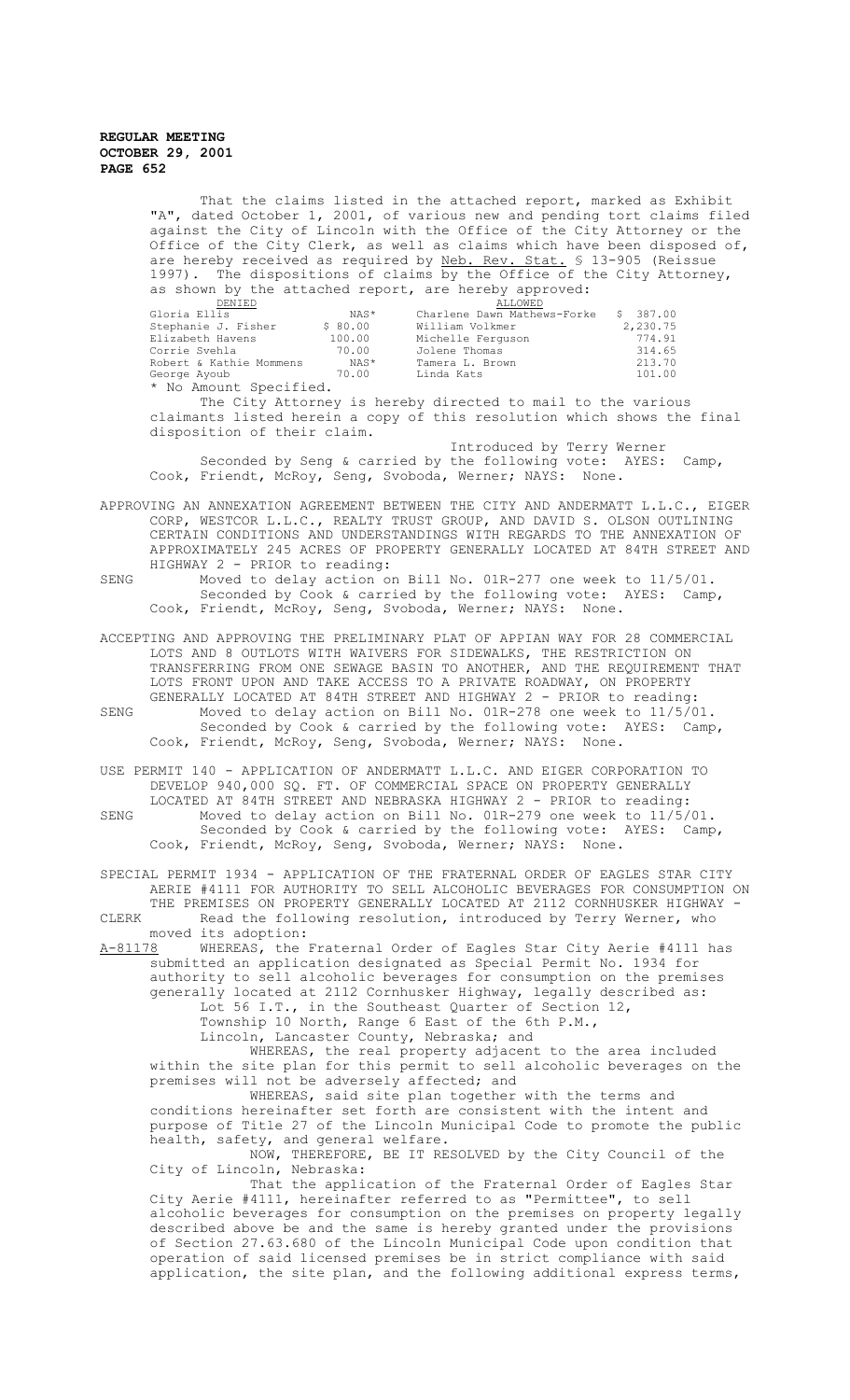conditions, and requirements:

1. This permit approves the sale of alcoholic beverages for consumption on the premises only.

2. The terms, conditions, and requirements of this resolution shall be binding and obligatory upon the Permittee, its successors, and assigns. The building official shall report violations to the City Council which may revoke the special permit or take such other action as may be necessary to gain compliance.

3. The Permittee shall sign and return the City's letter of acceptance to the City Clerk within 30 days following approval of the special permit, provided, however, said 30-day period may be extended up to six months by administrative amendment. The City Clerk shall file a copy of the resolution approving the special permit and the letter of acceptance with the Register of Deeds, filing fees therefor to be paid in advance by the Permittee.

Introduced by Terry Werner Seconded by Seng & carried by the following vote: AYES: Camp, Cook, Friendt, McRoy, Seng, Svoboda, Werner; NAYS: None.

APPROVING A WAIVER OF DESIGN STANDARDS FOR THE PARKING LOT SURFACING REQUIRE-MENT ON PROPERTY GENERALLY LOCATED AT 2112 CORNHUSKER HIGHWAY - CLERK read the following resolution, introduced by Terry Werner, who moved its adoption:<br>A-81179 WHE

WHEREAS, the Fraternal Order of Eagles has requested a waiver of the surfacing requirements for a parking lot located on property generally located at 2112 Cornhusker Highway and legally described as: Lot 56 I.T., located in the Southeast Quarter of Section 12, Township 10 North, Range 6 East of the of the 6th P.M., Lincoln, Lancaster County, Nebraska;

WHEREAS, the City Council finds that:<br>a) The parking lot for The parking lot for which the waiver of the surfacing requirement is requested is to be used in conjunction with a nonprofit, religious, educational, or philanthropic institution;

b) Alternate materials or techniques shall be utilized which provide reasonable control of dust, runoff, and safe circulation; and

c) The location of the parking lot is sufficient distance from surrounding uses that it will not adversely affect the surrounding uses, and the frequency of use of the parking lot is so low that compliance with the surfacing requirements at the present time would cause undue economic hardship upon the owner as compared with minimal impact upon the surrounding land uses.

NOW, THEREFORE, BE IT RESOLVED by the City Council of the City of Lincoln, Nebraska:

In consideration of the findings made above, the requirement for the paving of the parking lot for the Fraternal Order of Eagles located at 2112 Cornhusker Highway on property legally described above is hereby waived pursuant to § 27.67.100(c) of the Lincoln Municipal Code under the following conditions:

1) If it is later found that dust or noise, created by the use of the parking lot exceeds the maximum levels set forth in Title 8 of the Lincoln Municipal Code, then such waiver may, after notice and hearing by the City Council, be revoked.

2) This resolution's terms, conditions, and requirements bind and obligate the permittee, its successors and assigns.

Introduced by Terry Werner Seconded by Seng & carried by the following vote: AYES: Camp, Cook, Friendt, McRoy, Seng, Svoboda, Werner; NAYS: None.

ENCOURAGING THE GOVERNOR AND STATE LEGISLATORS, THE U.S. PRESIDENT AND LEGISLATORS IN CONGRESS TO ENACT AND ADOPT LEGISLATION IMPOSING A MORATORIUM ON EXECUTIONS UNTIL POLICIES AND PROCEDURES CAN BE IMPLEMENTED TO ENSURE THAT DEATH PENALTY CASES ARE ADMINISTERED FAIRLY AND IMPARTIALLY AND TO PREVENT THE EXECUTION OF PERSONS UNDER THE AGE OF 18 AT THE TIME OF THEIR OFFENSE - CLERK read the following resolution, introduced by Terry Werner, who moved its adoption:

A-81180 WHEREAS, the death penalty is an extreme, irreversible act of violent punishment carried out by the representatives of our government; and

WHEREAS, the American Bar Association has called for a moratorium on the death penalty; and

WHEREAS, every nation in Europe and the vast majority of the democratic nations of the world have abolished the death penalty and now the United Nations Human Rights Commission has called for an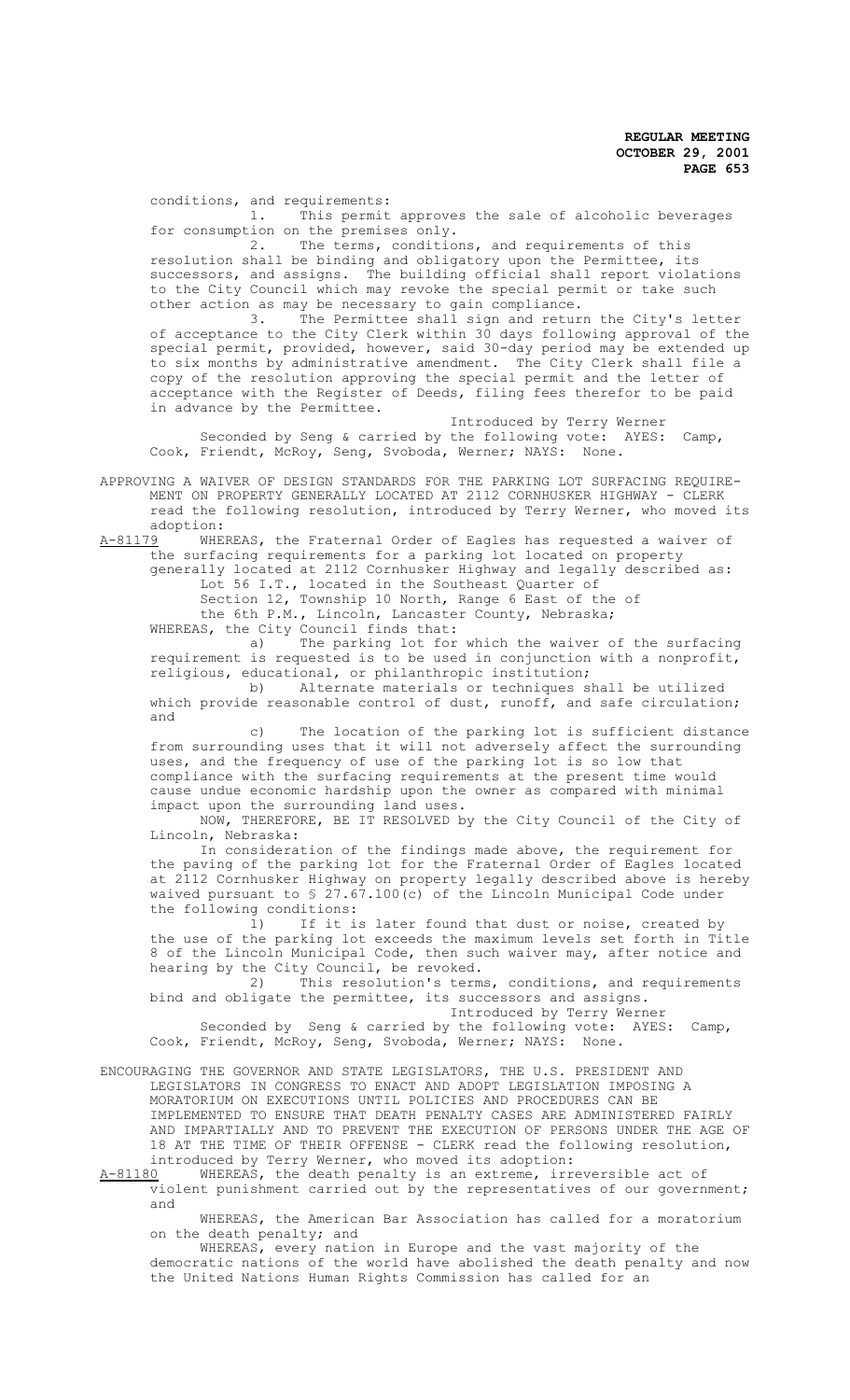international moratorium on executions; and WHEREAS, in 1999 the Nebraska Legislature passed, by a vote of 27- 21, a bill that would halt executions for two years, commissioned a study of Nebraska's death penalty and became the first legislature in the United States to do so; and

- WHEREAS, socioeconomic status determines who lives and who dies: • The Nebraska 2001 Death Penalty Study concluded that deatheligible defendants who kill people defined as having "high socioeconomic status" were nearly four times as likely to receive death sentences as defendants whose victims have low socioeconomic status; and
- Nationally about 90 percent of all people facing capital charges cannot afford an attorney; and
- No state, including Nebraska, has met standards developed by the American Bar Association for appointment, performance and compensation of counsel for indigent prisoners; and

WHEREAS, nationally, prisoner appeals have been severely curtailed, increasing the risk of imprisonment and execution of innocent people:

- Between 1973 and September 2001, ninety-eight death row inmates have been released as innocent (Death Penalty Information Center Webpage, www.deathpenaltyinfo.org 2001); and
- On August 3, 2001, the Nebraska Supreme Court overturned part of the State's method of sentencing, commuting two death row inmate's sentences to life in prison; and
- In the past six months, one Nebraska death row inmate was released from prison; and
- At least 23 persons were executed in the United States between 1900 and 1999 only to have their innocence proven after their deaths (Resolution #8584 City of Durham, North Carolina); and
- On August 18, 2001, the Lancaster County District Court resentenced a death row inmate to life in prison; and

WHEREAS, there is ample evidence that the death penalty is applied in a biased and discretionary manner in Nebraska:

- In Nebraska since 1973, out of 177 defendants convicted of deatheligible homicides, only 27 actually received the death sentence; and
- Nebraska's 13 of 27 people sentenced to death committed murders with circumstances that often resulted in lesser sentences; and
- The study also found that non-white death-eligible defendants statewide are less likely than their white counterparts to be offered plea agreements due to a tendency by urban prosecutors to pursue the death penalty, putting a disproportionate disadvantage on minorities; and
- The study found that urban judges were less likely to impose the death sentence than their rural counterparts; and WHEREAS, there is ample evidence that the death penalty is applied

in a racist manner:

- Nationally, in 82% of the studies (reviewed) race of the victim was found to influence the likelihood of being charged with capital murder or receiving the death penalty (U.S. General
- Accounting Office, Death Penalty Sentencing, February 1990); and • Nationally, about 84% of the victims in death penalty cases are white, even though only 50% of the murder victims are white (NAACP Legal Defense Fund September 1, 1999); and
- Nationally, persons executed for interracial murders from 1976 to December 13, 1999: White Defendant/Black Victim - 11, Black Defendant/White Victim - 141 (NAACP Legal Defense Fund, September 1, 1999); and
- Nationally, approximately 90% of those on death row could not afford to hire a lawyer when they were tried (Tabak, in Loyola of Los Angeles LAS Review 1989); and
- A sample size in Nebraska's study was too small to positively conclude that the death sentence is not applied in a racist manner, however, the study did find consistently higher death sentencing rates when the defendant was a minority with a white victim, and two of the three executed in Nebraska since 1973 were African-American; and

WHEREAS, the death penalty is many times more expensive than life without parole:

"Two recent studies, one from North Carolina and one from Kansas, indicate that the availability of the death penalty as a sentencing option adds significant financial costs to a state's criminal justice system . . . It is significant that, although the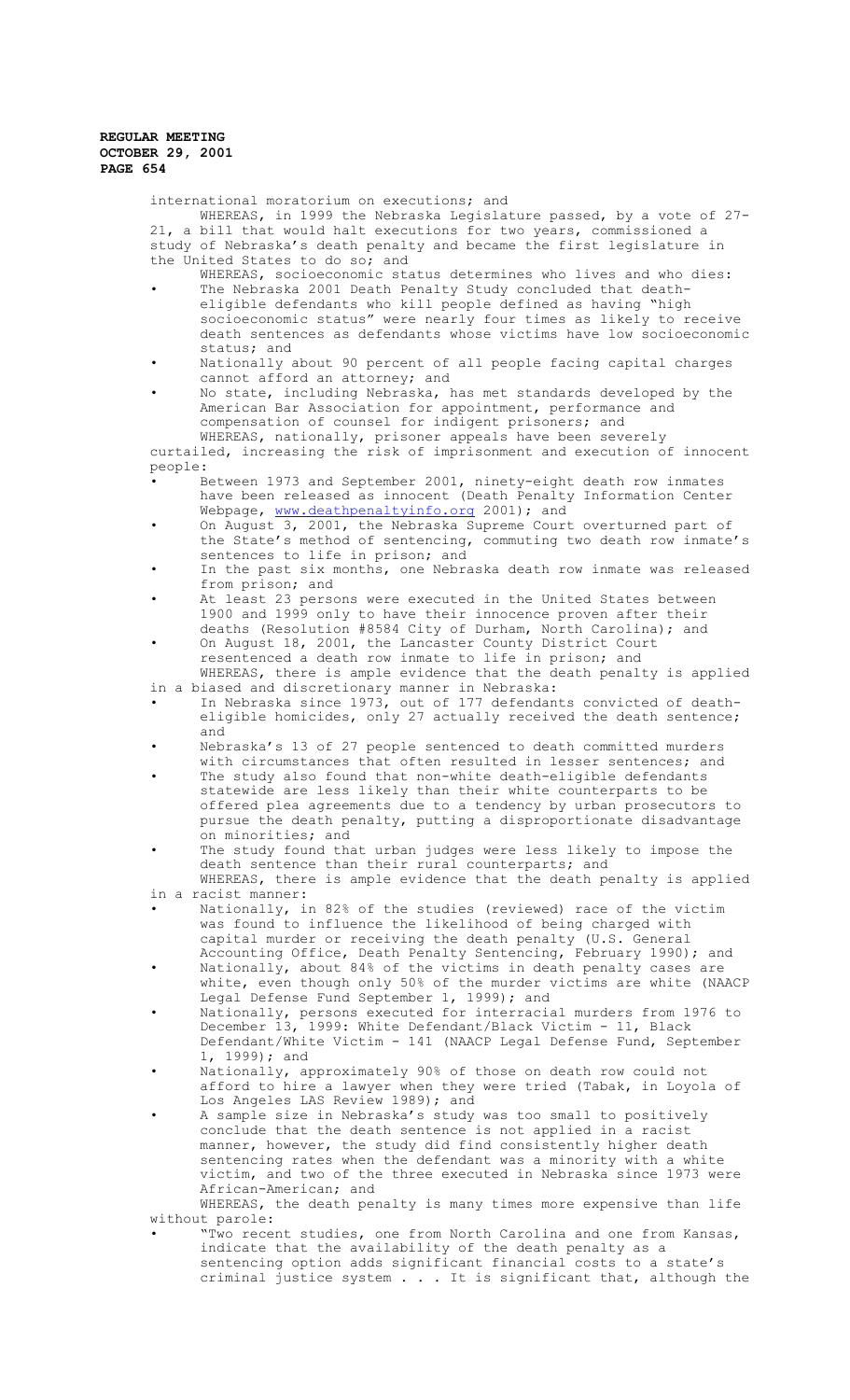costs were broken down in slightly different ways, these two studies both found an annual additional expense for death penalty cases of four million dollars." (Cost of the Death Penalty: An Introduction to the Issue, Nebraska Legislature 1995, p.23); and WHEREAS, studies show the death penalty not to be a deterrent: • A survey of experts from the American Society of Criminology, the Academy of Criminal Justice Sciences, and the Law and Society Association showed that the overwhelming majority did not believe that the death penalty is a proven deterrent to homicide. Over 80% believe the existing research fails to support a deterrence justification for the death penalty. Similarly over 75% of those polled do not believe that increasing the number of executions or decreasing the time spent on death row before execution would produce a general deterrent effect. (M. Radelet and R. Akers, "Deterrence and the Death Penalty? The Views of the Experts", 1995); and

NOW, THEREFORE, BE IT RESOLVED, by the City Council of the City of Lincoln, Nebraska:

That the City of Lincoln, Nebraska calls on the Nebraska Governor and our State legislators, and the United States President and our legislators in Congress, to enact and adopt legislation imposing a moratorium on executions at least until this State and the Nation implement policies and procedures which ensure that death penalty cases are administered fairly and impartially, without racial bias, and in accordance with basic due process; eliminate the risk that innocent persons may be executed; and prevent the execution of persons under the age of 18 at the time of their offenses.

BE IT FURTHER RESOLVED that copies of this Resolution shall be forwarded to Governor Johanns, the Lincoln delegation to the Unicameral, President Bush, United States Senators Hagel and Nelson, and United States Representative Bereuter.

Introduced by Terry Werner Seconded by Seng & carried by the following vote: AYES: Cook, McRoy, Seng, Werner; NAYS: Camp, Friendt, Svoboda.

ASSESSMENT RESOLUTION FOR DOWNTOWN BUSINESS IMPROVEMENT DISTRICT FOR BOARD OF EQUALIZATION MONDAY, NOVEMBER 5, 2001, AT 10:00 A.M. - CLERK read the following resolution, introduced by Terry Werner, who moved its

adoption:<br>A-81183 BE BE IT RESOLVED by the City Council of the City of Lincoln, Nebraska:

That the cost of providing for the development of public activities and the promotion of public events in the Downtown Business Improvement District including management and promotion and advocacy of retail trade activities or other promotional activities in the district area; enhancement of the enforcement of parking regulations and the provision of security within the district area; the improvement of parking availability; the provision of physical improvements for decoration and security purposes; the maintenance, repair, and construction of improvements of other facilities authorized by the Business Improvement District Act not otherwise subject to maintenance, repair, or reconstruction under or within another business improvement district; any other projects or undertakings for the benefit of the public facilities in the district area; the employment of or contracting for personnel, including administrators, to provide for any service as may be necessary or proper to carry out the purposes of the Business Improvements District Act and cost incidental thereto, be and the same is hereby assessed upon the property in said district described in the proposed Distribution of Assessment attached to this resolution, marked "Proposed Distribution of Assessment of the Downtown Business Improvement District", and made a part hereof; that the cost of said public activities and promotion of public events is the sum of \$240,401.75; that the property set forth in the proposed Distribution of Assessment is specially benefitted by such activities and improvement; that each piece and parcel of property described is specially benefitted in the amount set forth therein, and no property is taxed more than the special benefits accruing thereto by reason of said activities and improvements; that the cost of said activities and improvements is hereby apportioned and assessed upon the several pieces and parcels of property in said district in the manner and amount set forth in the proposed Distribution of Assessment of the Downtown Business Improvement District.

BE IT FURTHER RESOLVED that the City Clerk be and is hereby directed to record this resolution in the minutes of the City Council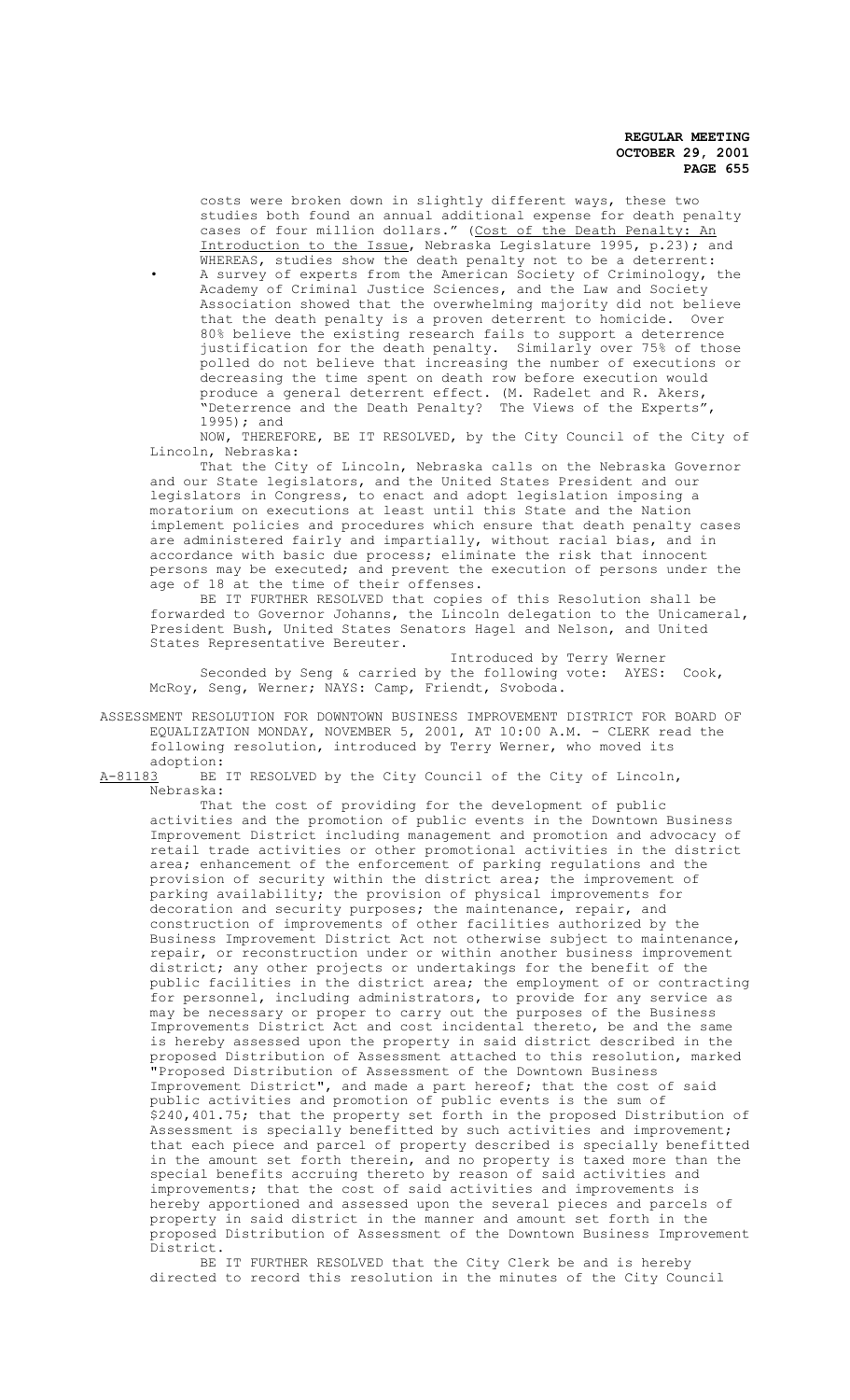with the vote thereon by yeas and nays. AND BE IT FURTHER RESOLVED that the City Council sit as Board of Equalization for the purpose of equalizing said assessments on the 5th day of November, 2001 at 10:00 a.m. with adjournments from day to day until the work of equalizing said assessments shall be completed. Introduced by Terry Werner Seconded by Seng & carried by the following vote: AYES: Camp, Cook, Friendt, McRoy, Seng, Svoboda, Werner; NAYS: None.

ASSESSMENT RESOLUTION FOR DOWNTOWN MAINTENANCE IMPROVEMENT DISTRICT FOR BOARD OF EQUALIZATION MONDAY, NOVEMBER 5, 2001, at 10:00 A.M. - CLERK read the following resolution, introduced by Terry Werner, who moved its adoption:<br>A-81184 BE

BE IT RESOLVED by the City Council of the City of Lincoln, Nebraska:

That the cost of providing for the development of public activities and the promotion of public events in the Downtown Maintenance Improvement District including management and promotion and advocacy of retail trade activities or other promotional activities in the district area; enhancement of the enforcement of parking regulations and the provision of security within the district area; the improvement of parking availability; the provision of physical improvements for decoration and security purposes; the maintenance, repair, and reconstruction of improvements of other facilities authorized by the Business Improvement District Act not otherwise subject to maintenance, repair, or reconstruction under or within another business improvement district; any other projects or undertakings for the benefit of the public facilities in the district area; the employment of aor contracting for personnel, including administrators, to provide for any service as may be necessary or proper to carry out the purposes of the Business Improvements District Act and cost incidental thereto, be and the same is hereby assessed upon the property in said district described in the proposed Distribution of Assessment attached to this resolution, marked "Proposed Distribution of Assessment of the Downtown Maintenance Improvement District", and made a part hereof; that the cost of said public activities and promotion of public events is the sum of \$175,839.73; that the property set forth in the proposed Distribution of Assessment is specially benefitted by such activities and improvement; that each piece and parcel of property described is specially benefitted in the amount set forth therein, and no property is taxed more than the special benefits accruing thereto by reason of said activities and improvements; that the cost of said activities and improvements is hereby apportioned and assessed upon the several pieces and parcels of property in said district in the manner and amount set forth in the proposed Distribution of Assessment of the Downtown Maintenance Improvement District.

BE IT FURTHER RESOLVED that the City Clerk be and is hereby directed to record this resolution in the minutes of the City Council with the vote thereon by yeas and nays.

AND BE IT FURTHER RESOLVED that the City Council sit as Board of Equalization for the purpose of equalizing said assessments on the 5th day of November, 2001 at 10:00 a.m. with adjournments from day to day until the work of equalizing said assessments shall be completed. Introduced by Terry Werner

Seconded by Cook & carried by the following vote: AYES: Camp, Cook, Friendt, McRoy, Seng, Svoboda, Werner; NAYS: None.

ASSESSMENT RESOLUTION FOR CORE BUSINESS IMPROVEMENT DISTRICT OVERLAY FOR BOARD OF EQUALIZATION MONDAY, NOVEMBER 5, 2001, at 10:00 A.M. - CLERK read the following resolution, introduced by Terry Werner, who moved its adoption:<br>A-81185 BE

BE IT RESOLVED by the City Council of the City of Lincoln, Nebraska:

That the cost of providing for the development of public activities and the promotion of public events in the Core Business Improvement District Overlay including management and promotion and advocacy of retail trade activities or other promotional activities in the district area; enhancement of the enforcement of parking regulations and the provision of security within the district area; the improvement of parking availability; the provision of physical improvements for decoration and security purposes; the maintenance, repair, and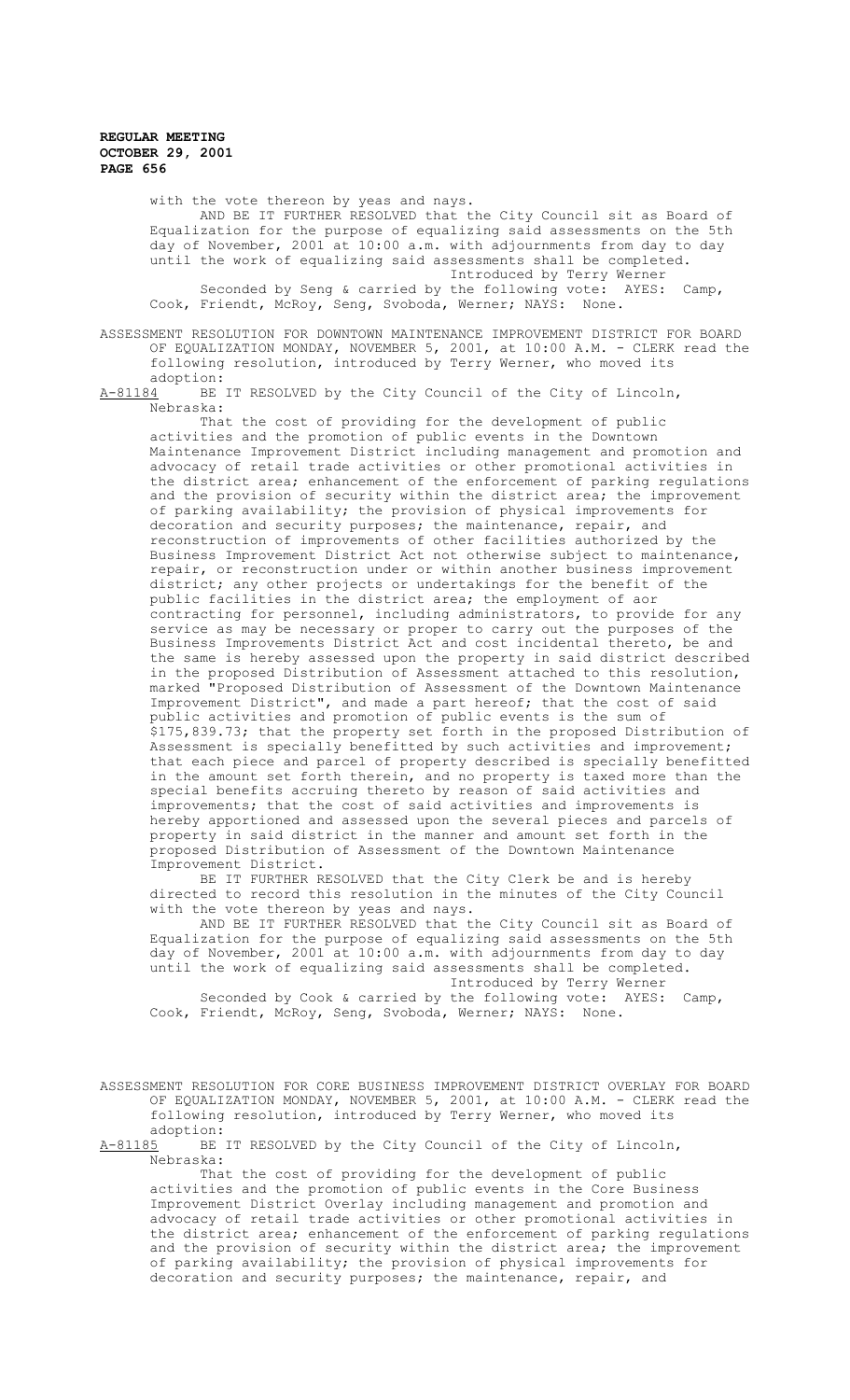reconstruction of improvements of other facilities authorized by the Business Improvement District Act not otherwise subject to maintenance, repair, or reconstruction under or within another business improvement district; any other projects or undertakings for the benefit of the public facilities in the district area; the employment of or contracting for personnel, including administrators, to provide for any service as may be necessary or proper to carry out the purposes of the Business Improvements District Act and cost incidental thereto, be and the same is hereby assessed upon the property in said district described in the proposed Distribution of Assessment attached to this resolution, marked "Proposed Distribution of Assessment of the Core Business Improvement District Overlay", and made a part hereof; that the cost of said public activities and promotion of public events is the sum of \$135,161.18; that the property set forth in the proposed Distribution of Assessment is specially benefitted by such activities and improvement; that each piece and parcel of property described is specially benefitted in the amount set forth therein, and no property is taxed more that the special benefits accruing thereto by reason of said activities and improvements; that the cost of said activities and improvements is hereby apportioned and assessed upon the several pieces and parcels of property in said district in the manner and amount set forth in the proposed Distribution of Assessment of the Core Business Improvement District Overlay.

BE IT FURTHER RESOLVED that the City Clerk be and is hereby directed to record this resolution in the minutes of the City Council with the votes thereon by yeas and nays.

AND BE IT FURTHER RESOLVED that the City Council sit as Board of Equalization for the purpose of equalizing said assessments on the 5th day of November, 2001, at 10:00 a.m. with adjournments from day to day until the work of equalizing said assessments shall be completed. Introduced by Terry Werner

Seconded by Cook & carried by the following vote: AYES: Camp, Cook, Friendt, McRoy, Seng, Svoboda, Werner; NAYS: None.

#### **PETITIONS & COMMUNICATIONS**

## **THE FOLLOWING WERE REFERRED TO PLANNING DEPT.:**

Change of Zone 3344 - An ordinance amending Title 27 of the LMC relating to Lincoln Design Standards; Airport Environs Noise Dist. and Map and repealing other sections.

Change of Zone No. 3345 - App. of Whitehead Oil Co. from H-1 to H-4, on location of N. 56th & Alvo Rd.

Change of Zone No. 3346 - App. of Chameleon & Company, Inc. from I-1 Industrial to H-3 Highway Commercial on location of North 1st Street and Charleston Street.

Special Permit No. 1944 - App. of Best Buy Auto to be able to park my business cars up front to be exposed to customers.

Special Permit No. 1942 - App. of Mark A. Whitehead for a convenience store with gas and Class D Liquor License at 2700 Porter Ridge Road. Special Permit No. 1943 - App. of Lincoln Plating Company for a parking lot pursuant to 27.63.170 LMC in the R-2 Zoning District abutting I-1 Zoning District, located at Folsom & E Streets.

Special Permit No. 1944 - App. of Cricket Nebraska Property company to construct, operate and maintain a Wireless PCS Communications Facility.

#### **REPORTS OF CITY OFFICERS**

CLERK'S LETTER & MAYOR'S APPROVAL OF ORDINANCES & RESOLUTIONS PASSED ON OCT. 15, 2001 - CLERK presented said report which was placed on file in the Office of the City Clerk. **(27-1)**

INVESTMENT OF FUNDS FOR OCTOBER 15 - 19, 2001 - CLERK read the following resolution, introduced by Ken Svoboda, who moved its adoption: A-81181 BE IT HEREBY RESOLVED BY THE CITY COUNCIL of the City of Lincoln, Nebraska:

That the attached list of investments be confirmed and approved, and the City Treasurer is hereby directed to hold said investments until maturity unless otherwise directed by the City Council. (Investments for October 15 - 19, 2001.)

Introduced by Terry Werner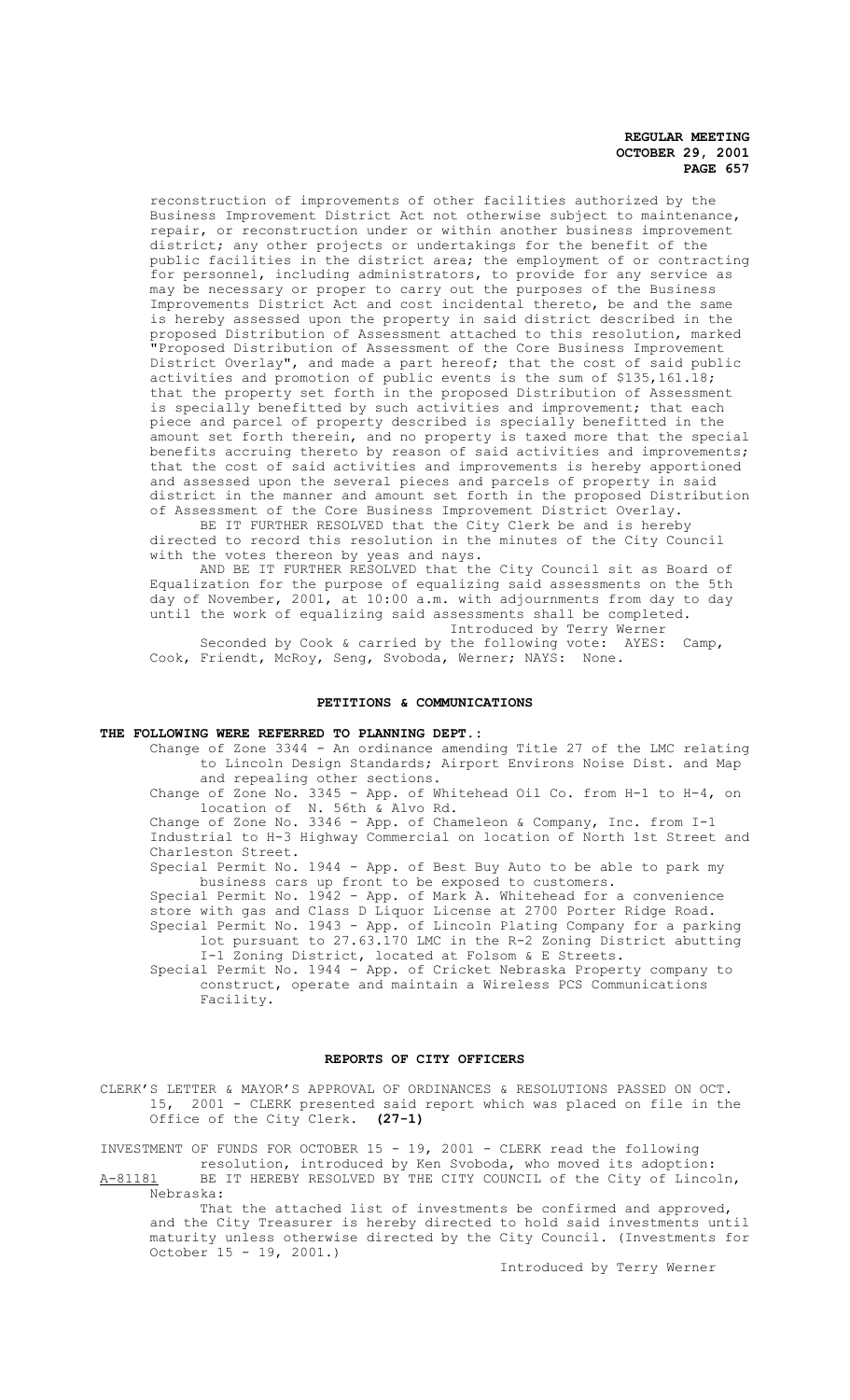> Seconded by Seng & carried by the following vote: AYES: Camp, Cook, Friendt, McRoy, Seng, Svoboda, Werner; NAYS: None.

APPROVING DISTRIBUTION OF FUNDS REPRESENTING INTEREST EARNINGS ON SHORT-TERM INVESTMENTS OF IDLE FUNDS FOR THE MONTH ENDED SEPTEMBER 30, 2001 FOR \$282,060.24 - CLERK read the following resolution, introduced by Terry Werner, who moved its adoption:<br>A-81182 BE IT RESOLVED by the Cit

BE IT RESOLVED by the City Council of the City of Lincoln, Nebraska:

That during the month ended September 30, 2001, \$282,060.24 was earned from short-term investments of "IDLE FUNDS". The same is hereby distributed to the various funds on a pro-rate basis using the balance of each fund and allocating a portion of the interest on the ratio that such balance bears to the total of all fund balances.

Introduced by Terry Werner Seconded by Seng & carried by the following vote: AYES: Camp, Cook, Friendt, McRoy, Seng, Svoboda, Werner; NAYS: None.

- REPORTS FROM CITY TREASURER OF TELECOMM OCC. TAX FOR THE MONTH OF JULY, 2001: Opex Comm., OneStar, Netifice, Matrix; August, 2001: Vartec; Opex Comm., OneStar, Netifice, Matrix, Vartec; Sept., 2001: Opex, OneStar, Netifice, Matrix, Telco, Comdata, Glyphics, GTC, NOSVA, RSI COM USA, NOS, XO Long Distance, Excel, TRI-M, Lightyear, Assoc. Adm., Western Union, Single Billing Services, Affinity, Nextel, Working Assets, Trans Nat'l, Touch America, Teligent, Primus, Qwest, LCI Int'l., Atlas; Opex Communications, Inc.; OneStart Long Distance, Inc.; Netifice Communications; Matrix Telecom; Telco Development Group De Inc.; Comdata Telecommunications Services, Inc.; Glyphics Communications Inc.; GTC Telecom, Inc.; Nosva Limited Partnership; RSL Com USA, Inc.; NOS Communication Inc.; XO Long Distance Services, Inc.; Excel Telecommunications, Inc.; Tri-M Communications, Inc.; Lightyear Communications, Inc.; Association Administrators, Inc.; Western Union<br>Communications, Inc.; Single Billing Services, Inc., dba Asian American Communications, Inc.; Single Billing Services, Inc., dba Asian American Association; Affinity Networks, Inc.; NPCR, Inc., dba Nextel; Working Assets Funding Service, Inc.; Trans National Communications International, Inc.; Touch America Services, Inc.; Teligent Services, Inc.; Primus Telecommunications, Inc.; Qwest Communications, Corp.; LCI International Telecom Corp.; and Atlas Communications. Ltd. - CLERK presented said report which was placed on file in the Office of the City Clerk. **(20)**
- AFFIDAVITS OF MAILING FOR BOARD OF EQUALIZATION SPECIAL ASSESSMENT GROUP II TO BE HELD ON MONDAY, NOVEMBER 19, 2001 AT 10:00 A.M. - CLERK presented said report which was placed on file in the Office of the City Clerk.
- REPORT FROM CITY TREASURER OF FRANCHISE TAX FOR THE MONTH OF SEPTEMBER, 2001: UTILICORP UNITED - CLERK presented said report which was placed on file in the Office of the City Clerk. **(16-1)**

#### **ORDINANCES - 1ST READING**

- CHANGE OF ZONE 3336 APPLICATION OF REX ANDERSON FOR A CHANGE OF ZONE FROM I-1 INDUSTRIAL TO R-4 RESIDENTIAL AND R-7 RESIDENTIAL ON PROPERTY GENERALLY LOCATED AT 19TH AND DUDLEY STREETS - CLERK read an ordinance, introduced by Terry Werner, for a change of zone from I-1 Industrial to R-4 Residential and R-7 Residential on property generally located at 19th and Dudley Streets, the first time.
- CHANGE OF ZONE 3342 APPLICATION OF JOHN RALLIS FOR A CHANGE OF ZONE FROM AG AGRICULTURAL TO AGR AGRICULTURAL RESIDENTIAL ON PROPERTY GENERALLY LOCATED AT S. 98TH STREET AND OLD CHENEY ROAD - CLERK read an ordinance, introduced by Terry Werner, for a change of zone from AG AGricultural to AGR AGricultural Residential on property generally located at S. 98th Street and Old Cheney Road, the first time.
- AMENDING ORDINANCE NO. 17887, PASSED BY CITY COUNCIL ON JULY 30, 2001, TO AMEND THE LEGAL DESCRIPTION TO INCLUDE THE LOT UPON WHICH THE UNIVERSITY PARK CONGREGATION OF JEHOVAH'S WITNESSES IS LOCATED GENERALLY LOCATED AT THE NORTHEAST CORNER OF NORTH 84TH AND HOLDREGE STREETS - CLERK read an ordinance, introduced by Terry Werner, amending Ordinance No. 17887, passed by the City Council on July 30, 2001, to amend the legal description to include the lot upon which the University Park Congregation of Jehovah's Witnesses is generally located at the northeast corner of North 84th and Holdrege Streets, the first time.